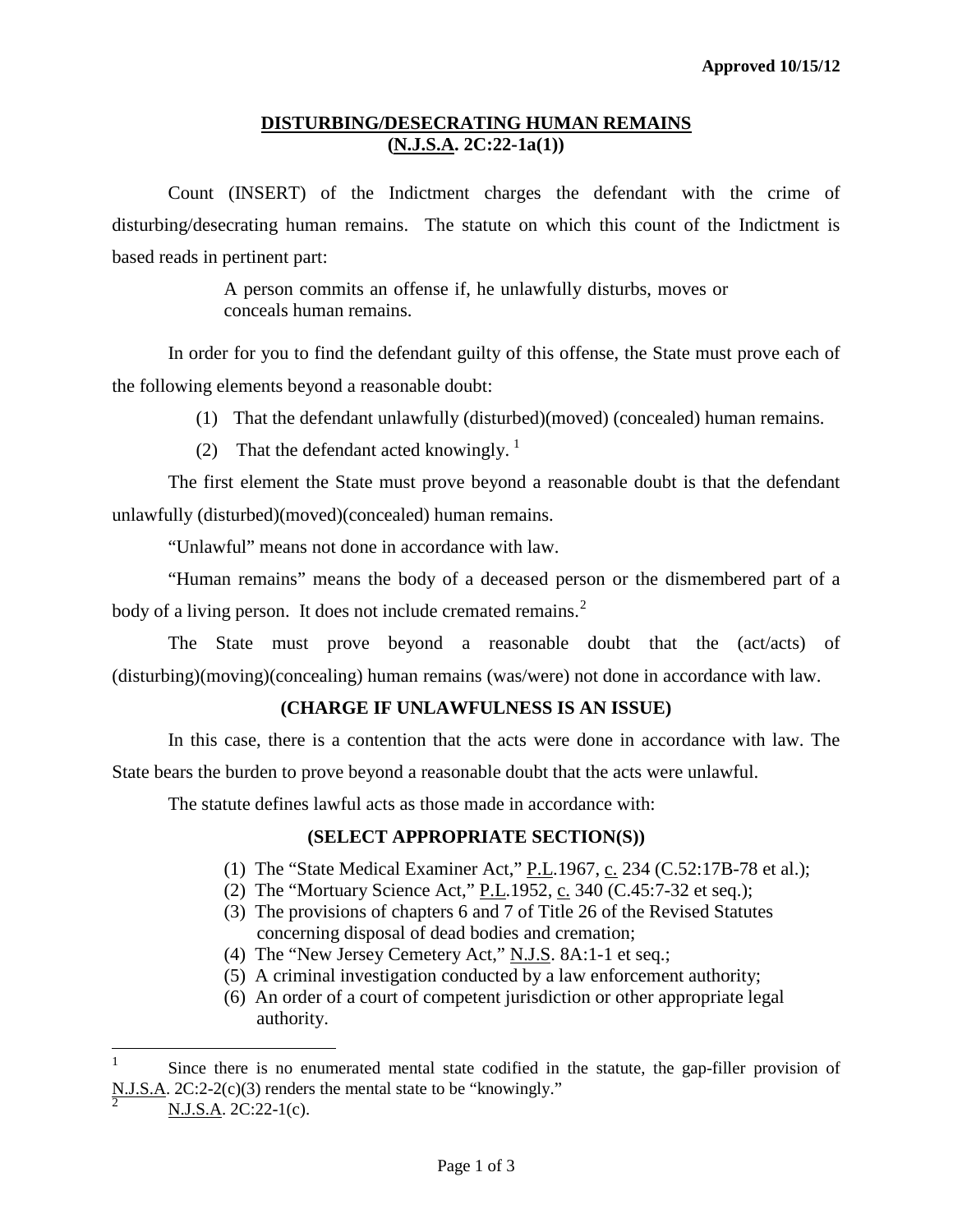#### **DISTURBING/DESECRATING HUMAN REMAINS N.J.S.A. 2C:22-1a(1)**

A good faith action involving interment or disinterment which disturbs, moves, conceals, desecrates, damages or destroys human remains is not unlawful. Interment means to deposit a dead body into the earth or a tomb.<sup>[3](#page-0-1)</sup> Disinterment means to take a dead body out of a grave or tomb. The State bears the burden to disprove the presence of good faith beyond a reasonable doubt.

## **(RESUMPTION OF MAIN CHARGE)**

The second element that the State must prove beyond a reasonable doubt is that the defendant acted knowingly.

A person acts knowingly with respect to the nature of his/her conduct or the attendant circumstances if he/she is aware that his/her conduct is of that nature, or that such circumstances exist, or he/she is aware of a high probability of their existence. A person acts knowingly with respect to a result of his/her conduct if he/she is aware that it is practically certain that his/her conduct will cause such a result.

Knowledge is a condition of the mind that cannot be seen and that can be determined only by inferences from conduct, words or acts. A state of mind is rarely susceptible of direct proof but must ordinarily be inferred from the facts. Therefore, it is not necessary that the State produce witnesses to testify that an accused said that he/she had a certain state of mind when he/she engaged in a particular act. It is within your power to find that such proof has been furnished beyond a reasonable doubt by inference, which may arise from the nature of the defendant's acts and conduct, from all that he/she said and did at the particular time and place, and from all surrounding circumstances.

## **(CHARGE IF APPROPRIATE)**

You must be unanimous as to at least one of the following either (1) that there was an unlawful disturbing; (2) that there was an unlawful moving; or (3) that there was an unlawful concealment in order to find that element has been proven beyond a reasonable doubt.

## **(CHARGE IF APPROPRIATE IN PURPOSEFUL/KNOWING MURDER CASES)**

When I charged you on the law regarding murder, as alleged in count of the indictment, I instructed you that you may find defendant guilty even if you do not unanimously agree on whether he/she acted purposely or knowingly in causing death or serious bodily injury

3

Merriam-Webster's Collegiate Dictionary*, (11th Ed. 2012).*